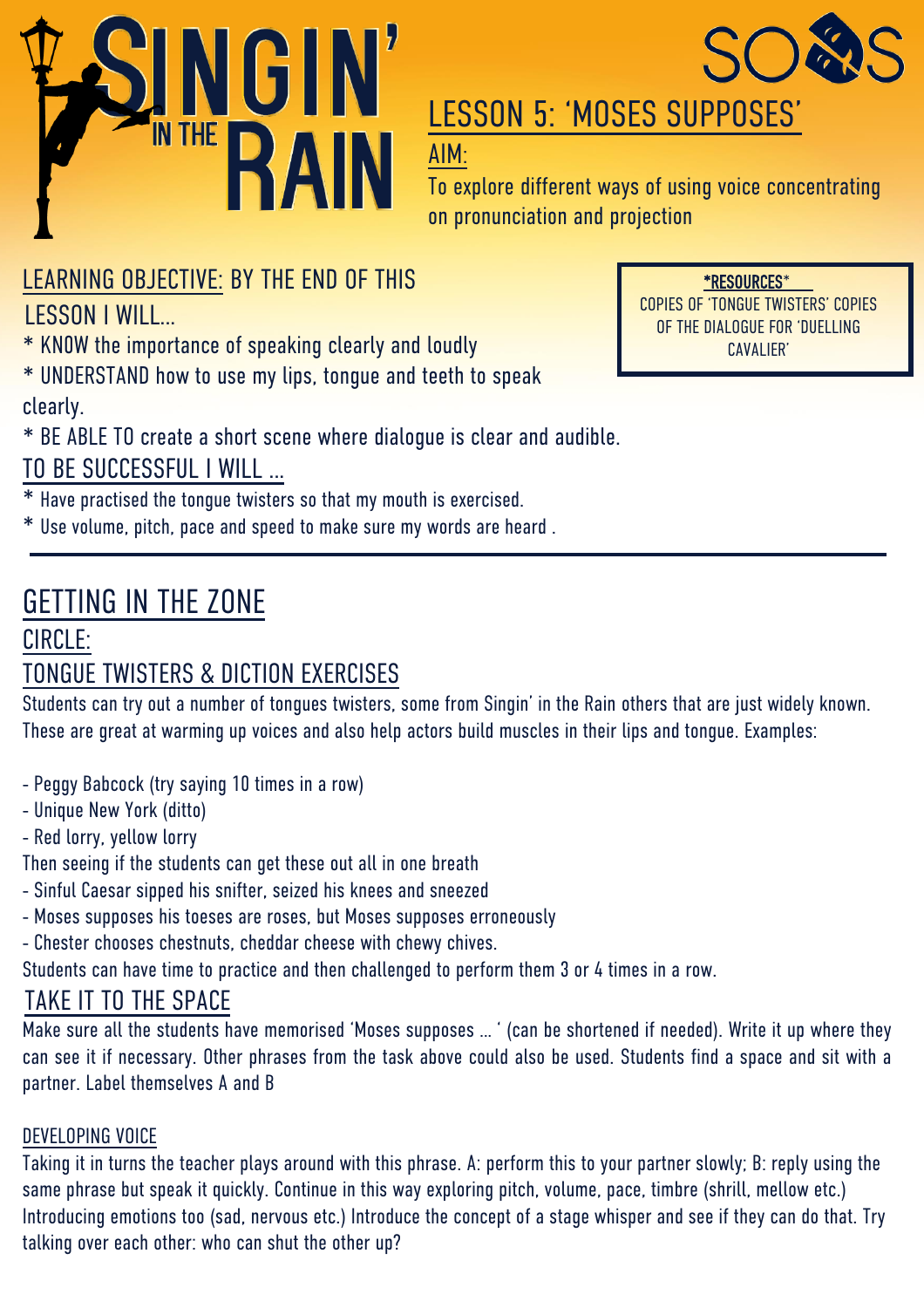



## LESSON 5: 'MOSES SUPPOSES'

## THE MAIN EVENT:

Teacher explains that when talking movies came out many actors had to take special diction lessons because they did not know how to act dialogue so that the microphones could pick them up. Some actors found out (like Lina Lamont) that their voices were not suitable for talking pictures and so their careers ended. Not only that there were many problems with where the microphones were positioned, and that they picked up lots of other things.

#### https://www.youtube.com/watch?v=OTFCctdiS04

In this clip we see the problems they are having trying to record Lina Lamont's voice. How her voice does not match the character, despite the best efforts of her diction coach?

#### RECREATING THE SCENE

Students work in groups of 4: Lina, Don, Director and dialogue coach. Basic script of The Duelling Cavalier given to the actors. They are trying to get the scene recorded so that a) Lina's voice can be heard and b) Lina's voice sounds nice! The student playing Lina can play around with the voice – doesn't have to be nasal, high-pitched American – could be anything! They play on the idea of everything going wrong with the sound. Teacher can cue ideas:

- Lina moves her head/body too much – sound comes in and out (student has to recreate this by changing volume of voice)

- Too much background noise (actors can surreptitiously create background rustles and heartbeats, coughs, sneezes etc.)

- Lina's voice sounds too awful: she has to be interrupted by dialogue coach who pronounces is 'perfectly.'

- Don trips over wire from microphone unplugging it – goes to silence halfway through

- Because Don and Lina not used to remembering lines, they keep forgetting what they are meant to be saying.

Introducing another plot idea:

- The dialogue coach has to speak in some of the lines because Lina's voice is so terrible: practice lip synching. Other ideas may come from the students. The actors become increasingly more fed up. Students work on a minute's sequence where they use the best ideas from this session. Some can be performed and evaluated.